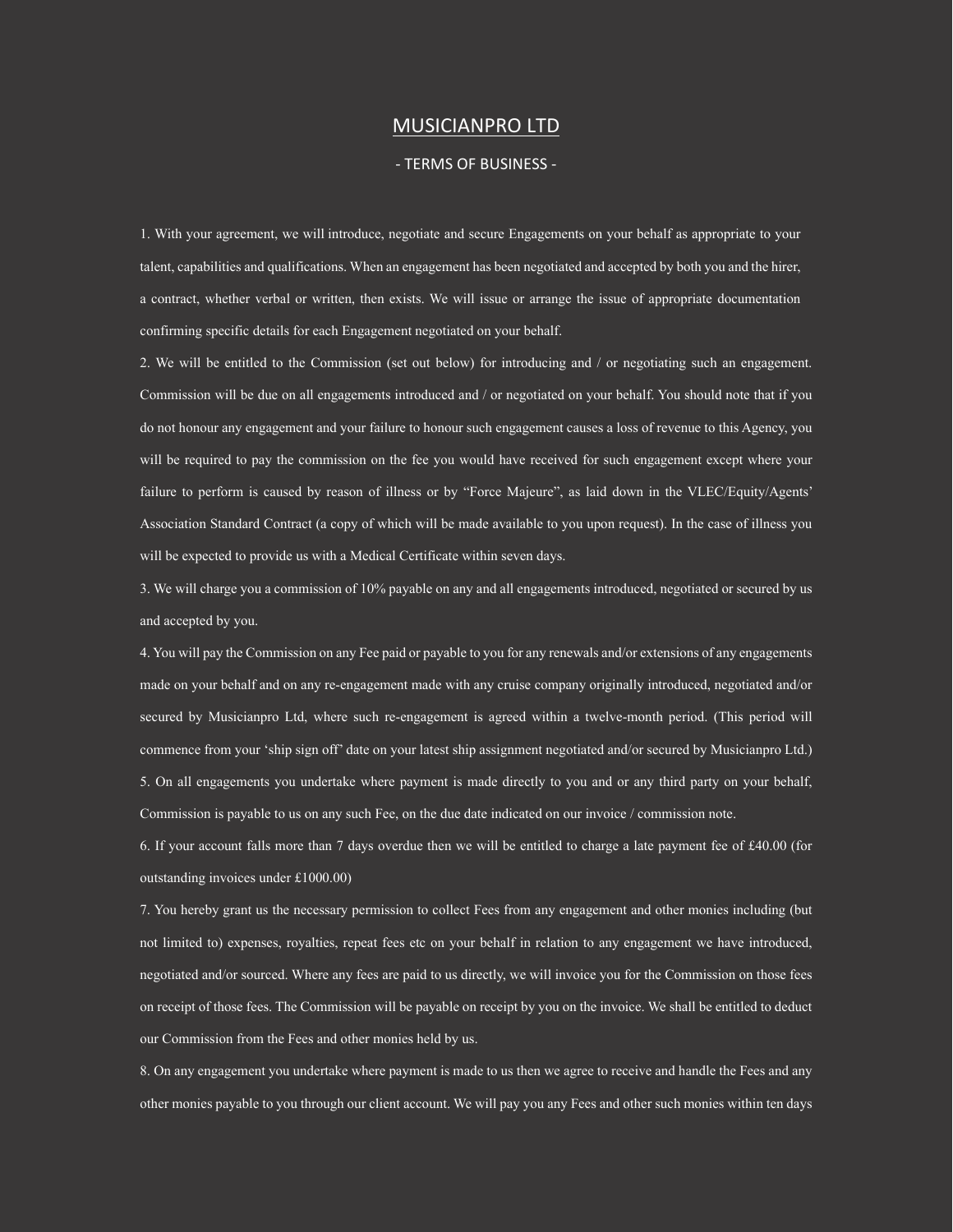of our receipt of cleared funds, less: (1) any Commission payable on the fees in relation to that engagement; (2) any Commission on any fees in relation to any other Engagement arranged by us where that Commission remains unpaid; and (3) any other monies also properly due to us.

9. Any payment made to you by us prior to our receipt of fees for any engagement shall be at our discretion and be deemed to be in the form of a loan, repayable immediately on demand if the fees are not forthcoming from the cruise company. You hereby give us permission to reimburse ourselves for any such loans made, from any fees or other monies we collect on your behalf at any time.

10. In the event that we have already charged you (or deducted) Commission on an engagement where it transpires that the Fees are not met in full, then we will rebate our Commission (or issue a credit note) on that portion of your Fees that you did not receive through default on the part of the cruise company.

11. It is not our responsibility to recover overdue unpaid monies from any cruise company. Any costs we incur over and above the normal cost of collecting monies from such company will be chargeable to you. Any other costs we reasonably incur in the collection of monies from a cruise company shall be incurred and charged to you with your prior agreement. 12. We will keep details of financial transactions made on your behalf for 6 years and details of contracts, confirmations and/or letters of agreement for work negotiated on your behalf for 1 year after the relevant engagement. Such records may be in written or electronic form.

13. We will be required to provide some of the personal information that you provide to us to each potential hirer. Aside from this, we will keep the personal information you provide us on file and will use it only as necessary to secure work for you. We will not otherwise divulge such information to third parties without your express consent except where we are required to make any such disclosure to your professional body or required to make such disclosure by law. You must be aware that if we receive any information about you that indicates that you may be unsuitable for any engagement, we are under a legal obligation to notify the hirer as soon as we become aware of that information and/or to investigate such information. You will on request provide us with such information and documents as we require to enable us to properly investigate such information.

14. Please note that in seeking suitable work for you, we may offer your services to other agencies and, where appropriate, will authorise such agencies to collect your Fee from hirers and pay them via our Agency. Where we 'sub contract' our services, we will endeavour to ensure that the second agency is 'suitable' (as defined by regulations) and we may provide such second agency with such personal details as are required to secure the work in question.

15. In the event that an engagement negotiated and confirmed for you is cancelled by a hirer, you may have grounds for claiming compensation from such hirer – subject to the legal requirements that you use your best endeavours to mitigate any potential loss. You should note that we act only as your Agents in securing engagements for you and are not a party